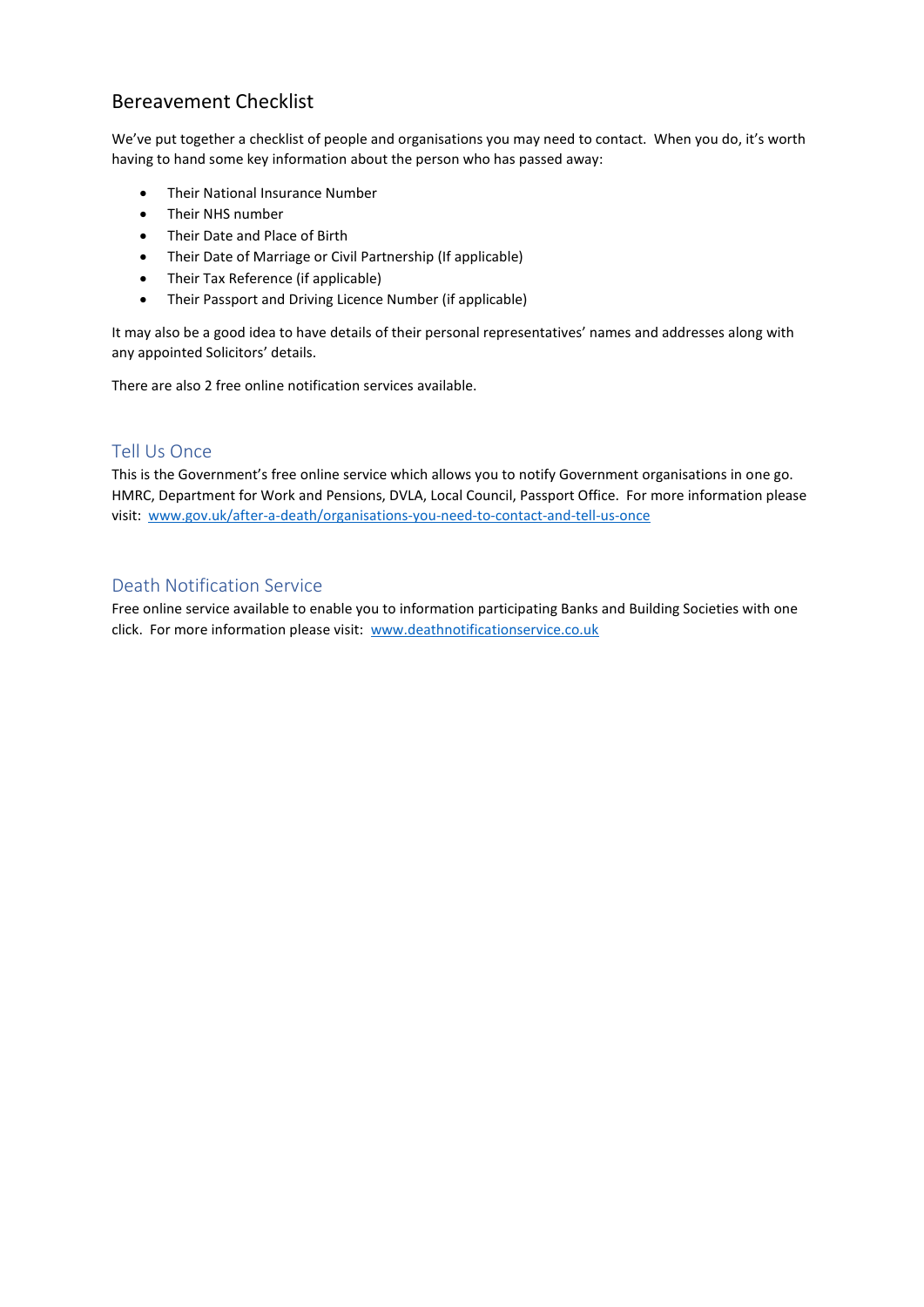# Please treat this checklist as a guide as it won't be right for everyone

## Legal things to do

| Organisation                                        | <b>Comments</b> | <b>Complete</b> |
|-----------------------------------------------------|-----------------|-----------------|
| <b>Obtain Death Certificate</b>                     |                 |                 |
| Register Death                                      |                 |                 |
| <b>Contact Funeral Director</b>                     |                 |                 |
| Notify Solicitors, Accountants                      |                 |                 |
| Notify Executors named in the Will                  |                 |                 |
| or appoint Administrators                           |                 |                 |
| If there is a Will, check for any specific requests |                 |                 |
| (e.g. preference for burial, cremation)             |                 |                 |

### Financial

| Organisation                                                                                           | <b>Comments</b> | Complete |
|--------------------------------------------------------------------------------------------------------|-----------------|----------|
| <b>Bank</b>                                                                                            |                 |          |
| Direct Debits and Standard Orders                                                                      |                 |          |
| <b>Building Society 1</b>                                                                              |                 |          |
| Mortgage Provider, Landlord (if rented<br>accommodation or Housing Association                         |                 |          |
| Credit Card 1                                                                                          |                 |          |
| Credit Card 2                                                                                          |                 |          |
| Store Card 1                                                                                           |                 |          |
| Store Card 2                                                                                           |                 |          |
| Premium Bonds, National Savings                                                                        |                 |          |
| Subscriptions to Clubs, Groups, Magazines                                                              |                 |          |
| Companies with which they may have had rental,<br>hire purchase or loan agreements (e.g.: Car<br>Loan) |                 |          |

### Insurance

| Organisation                                             | <b>Comments</b> | Complete |
|----------------------------------------------------------|-----------------|----------|
| Car Insurance                                            |                 |          |
| Home Insurance<br>(Buildings and Contents or separately) |                 |          |
| Life Insurance                                           |                 |          |
| <b>Travel Insurance</b>                                  |                 |          |
| <b>Medical Insurance</b>                                 |                 |          |
| Personal Accident Cover Insurance                        |                 |          |
| Pet Insurance                                            |                 |          |